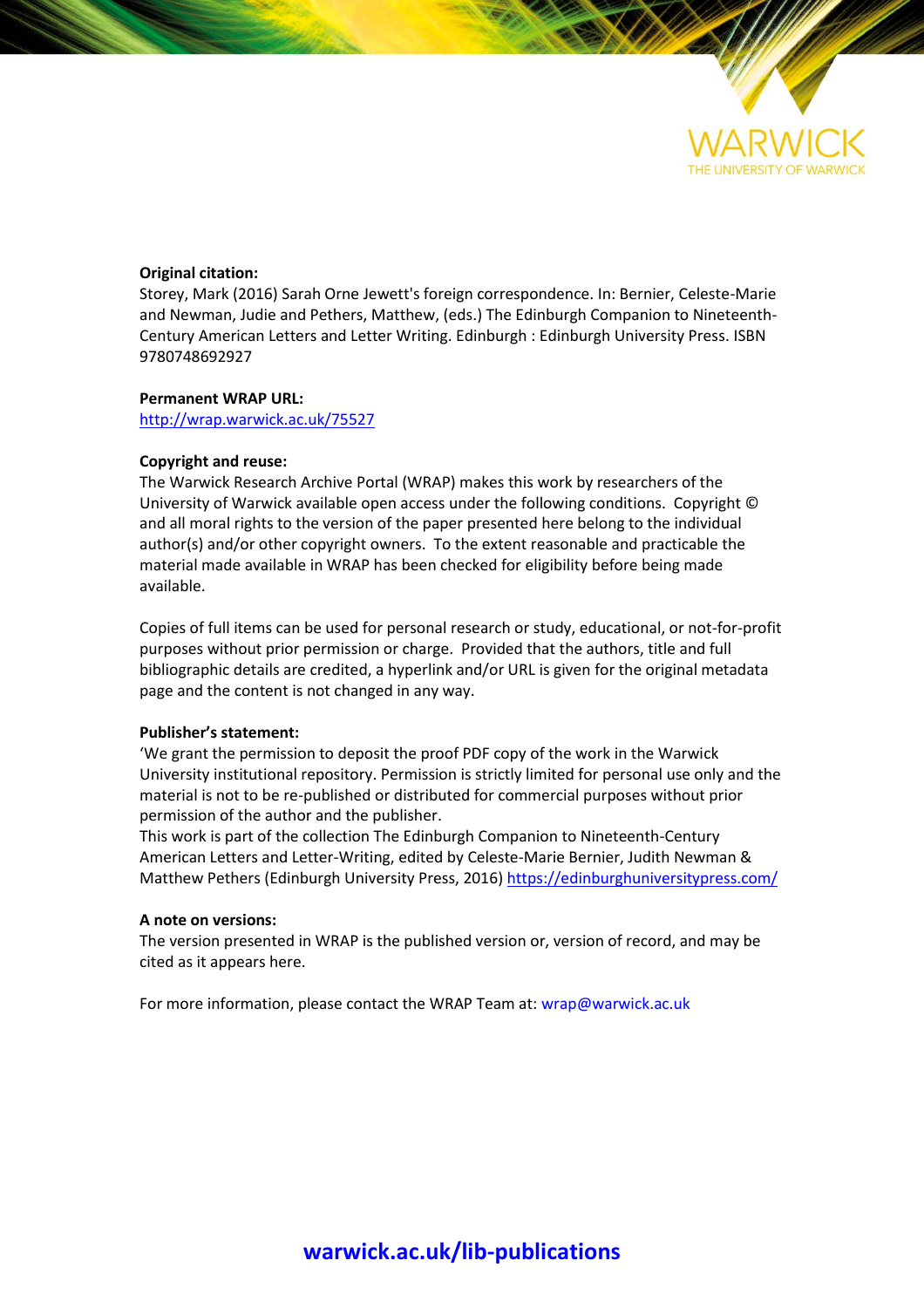# 45

◈

# SARAH ORNE JEWETT'S FOREIGN **CORRESPONDENCE**

# *Mark Storey*

How DO WE READ nineteenth-century letters? Almost any significant published work by a nineteenth-century American is now freely and instantly available online, whereas an individual's private letters continue to pose a significant research challenge. Anyone wishing to compile or even simply read the correspondence of many prominent nineteenth-century figures faces major logistical and institutional hurdles, and once the letters are finally collected together there is the potential for a distorting soliloquy effect because an inherently dialogic form is being presented as a series of unidirectional instances.<sup>1</sup> While the status of the letter as a valuable and autonomous literary form is increasingly accepted (as this current volume attests), such a status necessarily asks how we are to read its private 'literariness' as distinct from the conventionally public forms of the novel, the poem, the essay, and so on. There is perhaps nothing surprising in this preamble, but I offer it in order to underline the point that when it comes to reading those letters that have been made available in published editions we are frequently only being granted access to carefully selected and sometimes bowdlerized selections that collectively constitute a highly controlled and conspicuously partial version of the writer they seem to be revealing in all their unguarded intimacy. Treating published editions of letters as literary objects – as distinct from compendia of biographical data – requires a bifocal critical attention that keeps the particular publishing and editing context as much in view as the raw content of the letters themselves.

An exemplary case of this duality, I will argue, is to be found in the letters of Sarah Orne Jewett, a writer celebrated in her own lifetime for her 'local color' stories of New England, and institutionalized in the later twentieth century as the quintessential American regionalist. Turning specifically to the published editions of Jewett's correspondence does not entirely undo these characterizations, but it does begin to allow for a reading of her work that resists much of the way it has traditionally been categorized, revealing the letters to be a kind of 'counter-archive' (however partial and fragmentary) that unsettles the geographically discrete accounts of her fiction that have tended to dominate critical discussion. Invariably treated by the numerous critics of her work as little more than contextual grist, Jewett's letters are in fact self-consciously literary (or more accurately *writerly*) pieces in their own right; not simply records of lived experience, but actively engaged in an aesthetic and political dialogue with her fictional material.

 $\bigcirc$ 

⊕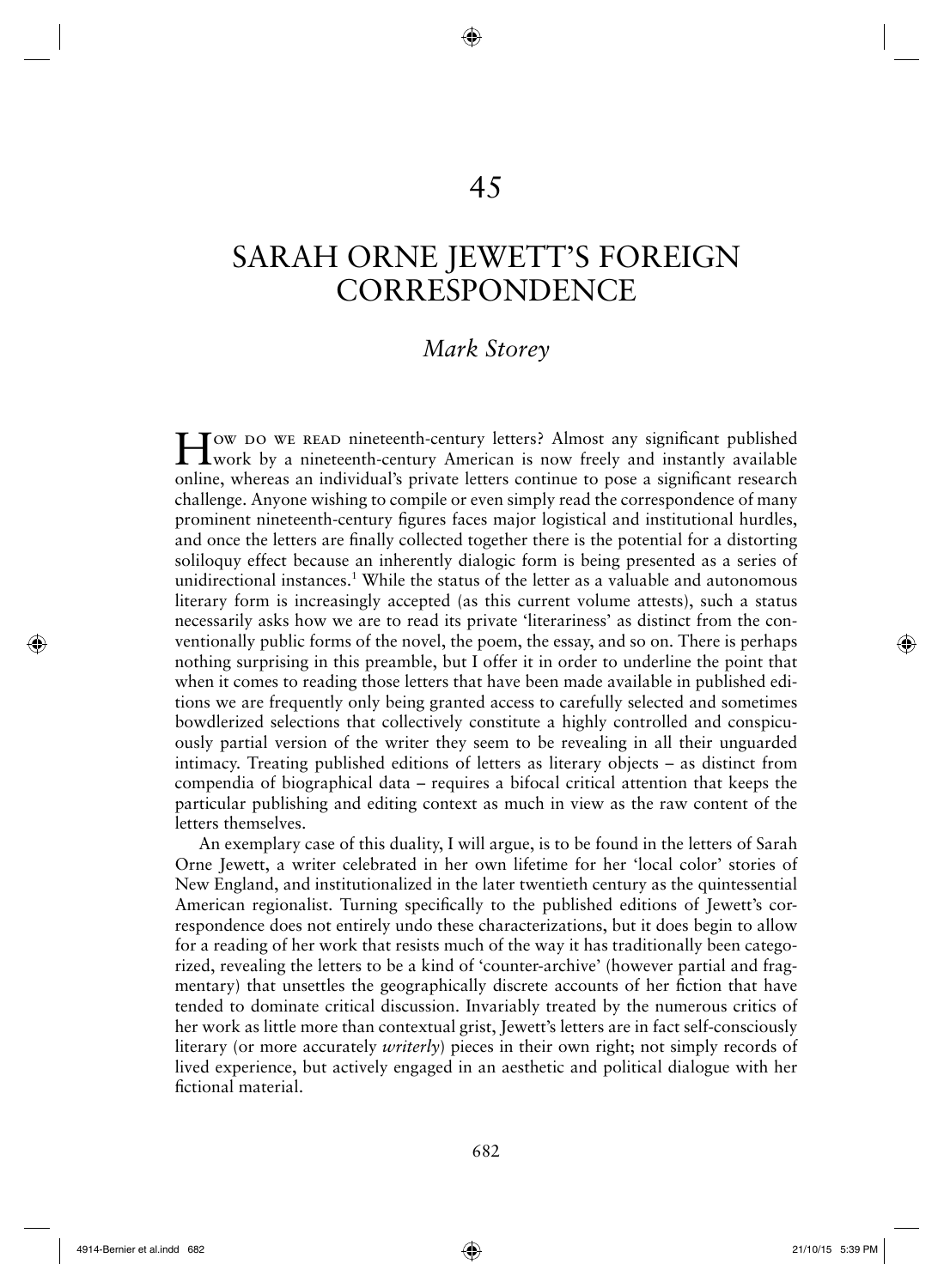◈

The first of the two existing editions of Jewett's letters appeared in 1911, just two years after her death, and was edited by her closest friend and companion (and possibly her lover) Annie Fields. The second, an avowedly more scholarly volume, was assembled by a long-time professor of English at Maine's Colby College, Richard Cary, first in 1956 and then as an expanded edition in 1967. Jewett's letters are presented in both of these editions as important biographical material that aids and deepens our understanding – either of the woman herself (which is Fields's emphasis) or of the professional and imaginative labor that went into her fiction (which is Cary's emphasis). Fields, for instance, opens her collection with a characteristic conflation of subject and place: having described South Berwick, Maine, and its immediate vicinities, she states that: 'Here, and among these descendants, Sarah Orne Jewett grew up with hills and waters and a large open country all about her. This wild land she knew and loved well, as her books show.'2 Cary's introduction, meanwhile, occupies a similarly admiring territory, and again posits in Jewett's surroundings the same qualities he finds translated into her fiction:

She concerned herself with the commonplace, propounding observations and attitudes lightly, without pretension. Constantly she displays the same eagerness 'to know the deep pleasures of simple things, and to be interested in the lives of people around me' that brought instant success to her train of books from *Deephaven* to *The Country of the Pointed Firs*. In these letters lie discoverable the rhythm and the flavor of Miss Jewett's daily round of living, exhibited coolly, gaily, enthusiastically, thoughtfully, affectionately.<sup>3</sup>

Such passages are revealing of the assumptions that swirl around Jewett's work in seeking to locate an authentically ethnographic and geographic origin for her fiction in the biographical 'truth' of her day-to-day life. They suggest as well how the presentation of her letters has been used to solidify Jewett's reputation for an intimate and deeply personal connection to the New England region she metonymically comes to embody. She is, in Cary's words, 'Maine's most representative writer,' a view echoed by a more recent, influential critic of regionalism, Richard Brodhead, who argues that Jewett's 'literary identity bears an inescapable mark of local derivation.'4

What emerges when examining both Fields's and Cary's volumes together, however, is the extent to which this ongoing emphasis on an autochthonous relationship between the aesthetics of Jewett's writing and the region she repeatedly described is literally misplaced, a critical and public hemming-in of a writer's reputation and material that her letters often break free from. Looking closer at the published editions of Jewett's letters, then, not only exemplifies the vested politicization involved in publishing public figures' correspondence, but more strikingly questions the geographical parameters of even that most localized and bounded of American literary genres. In particular, and as befits a writer so closely associated with the fictional inscription of a particular place, it is worth emphasizing an aspect of letter-writing that is often overlooked. Many epistolary scholars have commented on the correspondence between specific – often prominent or public – individuals (indeed, numerous published editions of letters are premised on this idea), but less frequently has attention been paid to what it means to write *from* a particular location. Such details frequently form the paratextual frame for letters, of course, but with Jewett this takes

⊕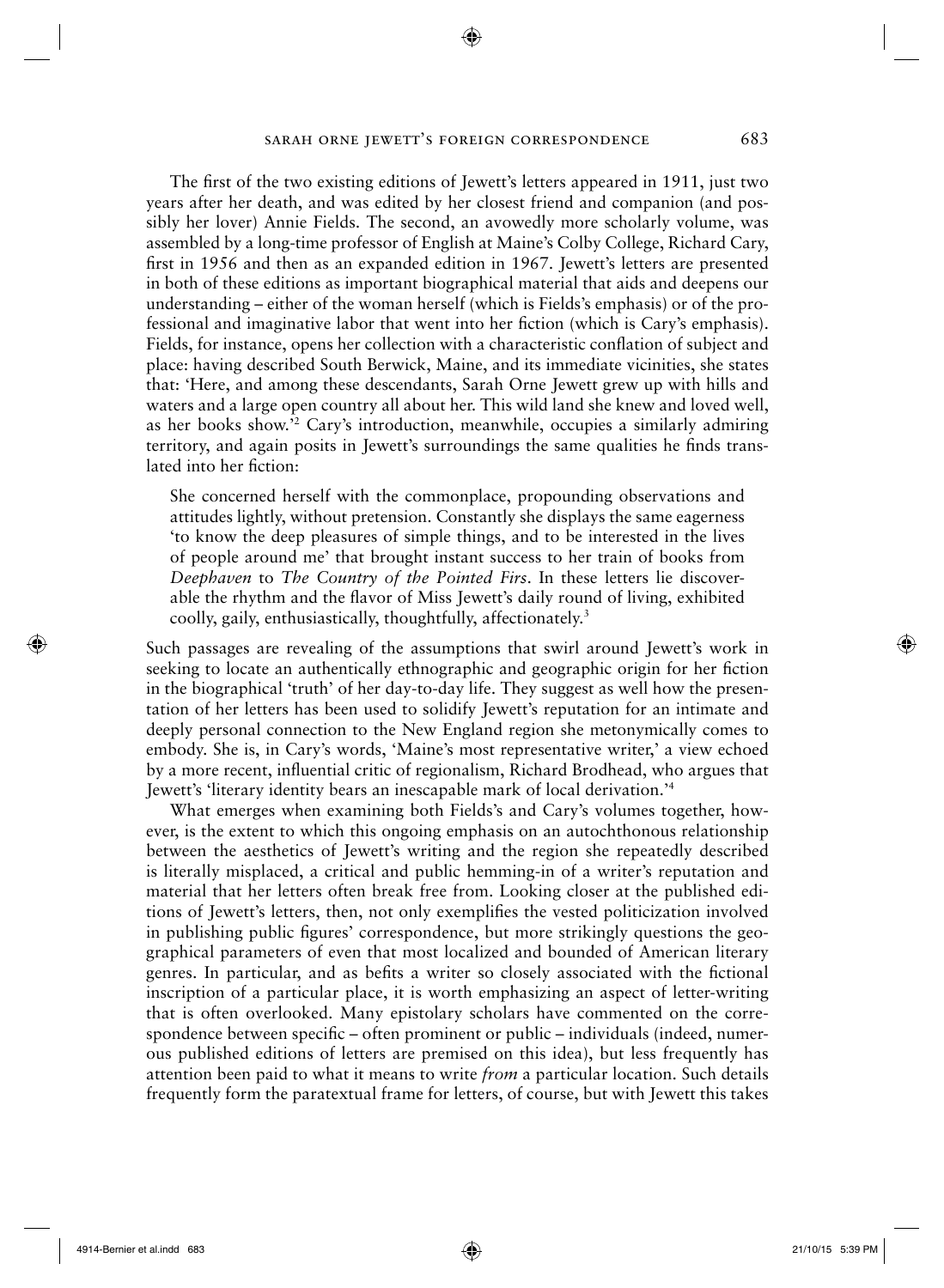◈

on a special significance because of the mutual relationship that has been posited between the seemingly limited geographical territory of her life and the quiet rural communities she invariably described in her fiction.

A superficial biographical sketch certainly suggests a life lived in unvaryingly close proximity to South Berwick: she was born there, in the family home, the same place she would die sixty years later, and for a large portion of her adult life would spend spring and autumn in the town, while summering in Manchester, New Hampshire, and spending winter in a well-appointed townhouse on Charles Street in Boston.<sup>5</sup> These seasonal rhythms suggest a certain degree of mobility, but hardly a roving cosmopolitanism; all of these residences are within seventy miles of one another. The critical and popular image of Jewett has consequently been one of a woman who moved almost exclusively within the discreet environs of upper-class New England, to the point that by the time F. O. Matthiessen published his biography of Jewett in 1929, the condescending implications of his opening line were virtually a distilled convention: 'The first thing she could remember was a world bounded by the white paling fences around her house.'6 According to countless synoptic literary histories, anthologies, and tourist brochures ever since, she remains the representative practitioner of a localized and 'bounded' form of nineteenth-century writing.

Reading Jewett's letters reveals someone who came to conceive of that region from far broader geographical horizons than these characterizations tend to suggest, and indicates a degree of internationalism that became harder and harder to reconcile with the critical compartmentalization of her work in the years after her death. Between the Fields and Cary editions of her letters, a more bounded and more 'regionalized' version of Jewett emerged, but at the cost of a more accurate sense of where the distinct stylistic tone of her work derives from. This is not to say that refocusing on her international reach leads to a re-assessment of her political reputation; in fact, what we find in the letters Jewett wrote from outside New England is someone for whom traveling seemed to largely reinforce existing prejudices. The point, then, is not to suggest that Jewett has been a secret multiculturalist all along, but that her letters reveal someone who identified with a far more transnational sense of rural identity than her nativist reputation has allowed for. They reveal a conception of New England regionalism that was able to find cultural similarity not just with historical lineages of Old World ethnicity but also with geographically distant regions of contemporary rural life.

Because the truth is that, despite her homely image, Jewett was a fairly well-seasoned traveler. From her thirty-second birthday until her death in 1909 at the age of sixty, she would make five trips abroad, spending a combined total of over two years away from the U.S. This time was spent mainly in France, Britain, and Italy, but she also visited several other European countries (including Greece and Turkey), as well as taking a two-month cruise around Jamaica, the Bahamas, and Haiti. She wrote many letters while away on these trips – Paula Blanchard claims that on Jewett's first visit to Europe she reported back on a daily basis – and although some of these letters have made it into the published editions, many have not.<sup>7</sup> The question of archival absences (and making up for editorial gaps or biases by simply adding previously excluded material) is perhaps less interesting, however, than the question of what those few foreign letters that have been made widely available, if we choose to emphasize rather than sideline them, do to an understanding of Jewett's work.

⊕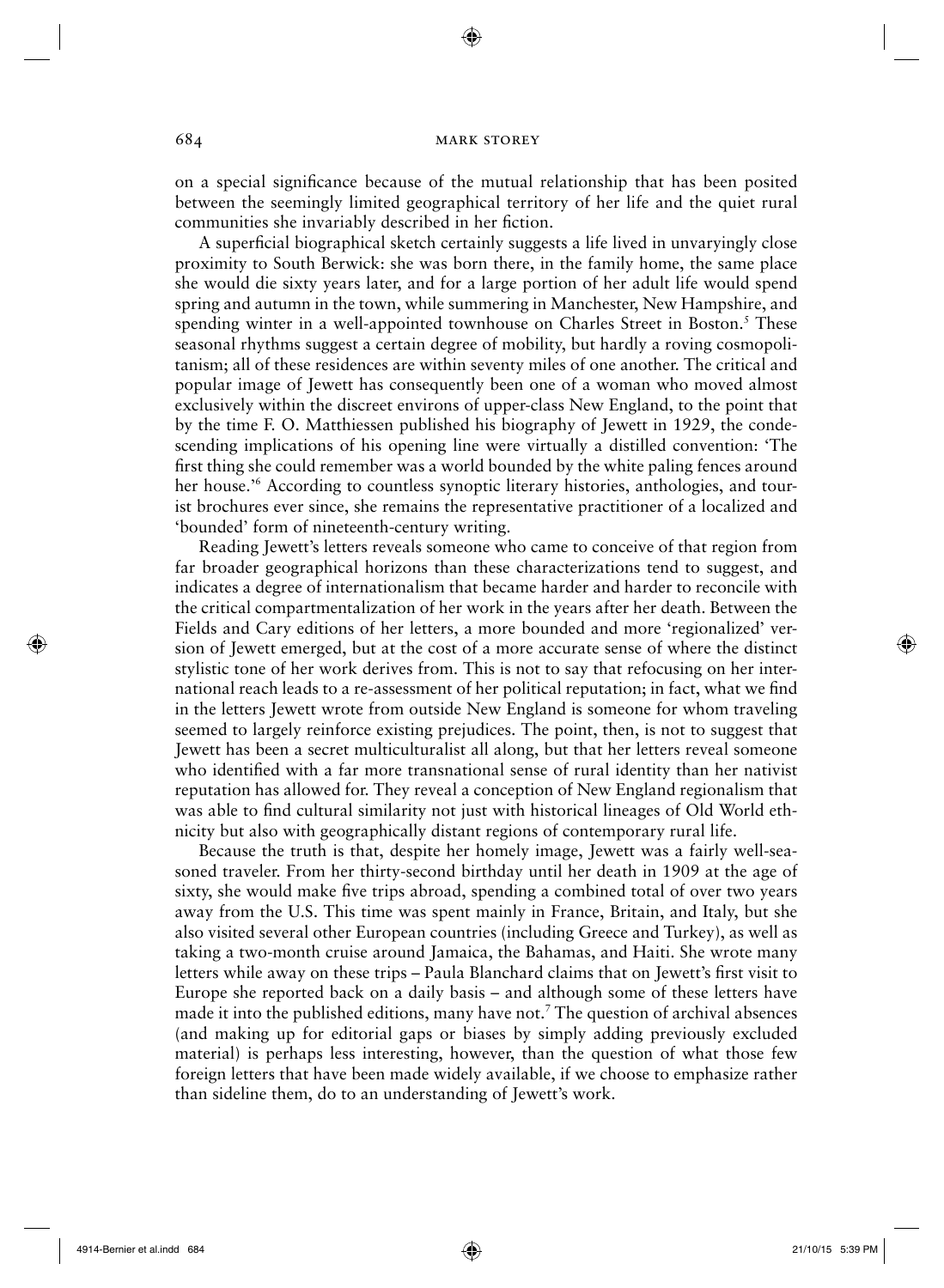◈

Comparing the two editions of Jewett's letters with this geographical emphasis in mind, we can see how significantly more 'regionalized' Jewett appears to be in the Cary edition. Of the eighty-six letters in the Fields edition where the place of origin is identified, eighteen of them (more than 20 per cent) are from abroad, while the 142 letters in Cary's edition include just four, or under 3 per cent, sent from non-U.S. locations.8 Cary supplemented his own efforts by publishing further letters in the *Colby Quarterly*, including, in 1975, thirty-three between Jewett and her friend Louisa Dresel (of these, one is marked from Rome, another from St. Rémy de Provence).<sup>9</sup> It is crucial not to place too much interpretive weight on these numbers, mainly because a wide variety of circumstantial and institutional factors contribute to the partiality of both editors' end results – not least the fact that Cary seems to have worked almost exclusively within Colby College's own archives. Equally, we cannot be sure, especially with Fields, how many available letters were excluded from the finished edition or on what grounds such exclusions might have been made. But something worthwhile does become clear from this brief enumeration: that general readers and scholars have so far had available to them two editions of Jewett's letters that imply a markedly different geographical range, with the transnational flavour of an edition nearly contemporary with Jewett's own life, and prepared in idiosyncratic fashion by her closest acquaintance, being succeeded by a more modern and scholarly volume that barely registers Jewett's life outside of New England. In effect, the more international Jewett discernible in the earlier edition represents someone whose reputation for politicized localism was still in the process of being canonized and institutionalized (before the days of American literature degrees and the academic study of 'American regionalism'), while the Jewett we glimpse in the later edition seems to solidify the exegetical industry that had by then attached itself to her work. The ways in which the international Jewett was largely silenced and ignored as her canonization took hold might therefore be read across these two editions, so that a return to the 1911 collection not only allows this perhaps surprising element of her life to be recovered, but does so in a way that tells us something important about the scholarly production of American regionalism's reputation and categorization.10

One of the first letters reproduced in the Fields edition, which is simply dated to 'Monday evening, 1883,' includes Jewett's reflection that: 'The wet weather has kept us in, but we did manage to get a drive yesterday among the green fields and trees. Do you think the country ever looked so lovely as it does this summer? I seem to have brought new eyes home from last year's travels!'11 Writing to Fields herself (probably from South Berwick, although neither writer nor editor mention it), Jewett here invokes 'last year's travels' in reference to the first European trip the two women had taken together in the summer of 1882; four months in Ireland, Britain, Italy, and, finally, France. Worth noting is Jewett's sense that these foreign excursions have apparently given her 'new eyes' through which to see and deepen her appreciation of the New England countryside. A writer celebrated for her affinity with the New England landscapes she so insistently describes thus acknowledges here that it has actually been other landscapes – those of Europe – that have conditioned her ability to see. The 'new eyes' that Jewett celebrates in this letter offer, in short, a useful route into thinking about how her correspondence more generally reveals a transnational sense of 'seeing,' a literary trope that uproots Jewett's Maine landscapes from their native

⊕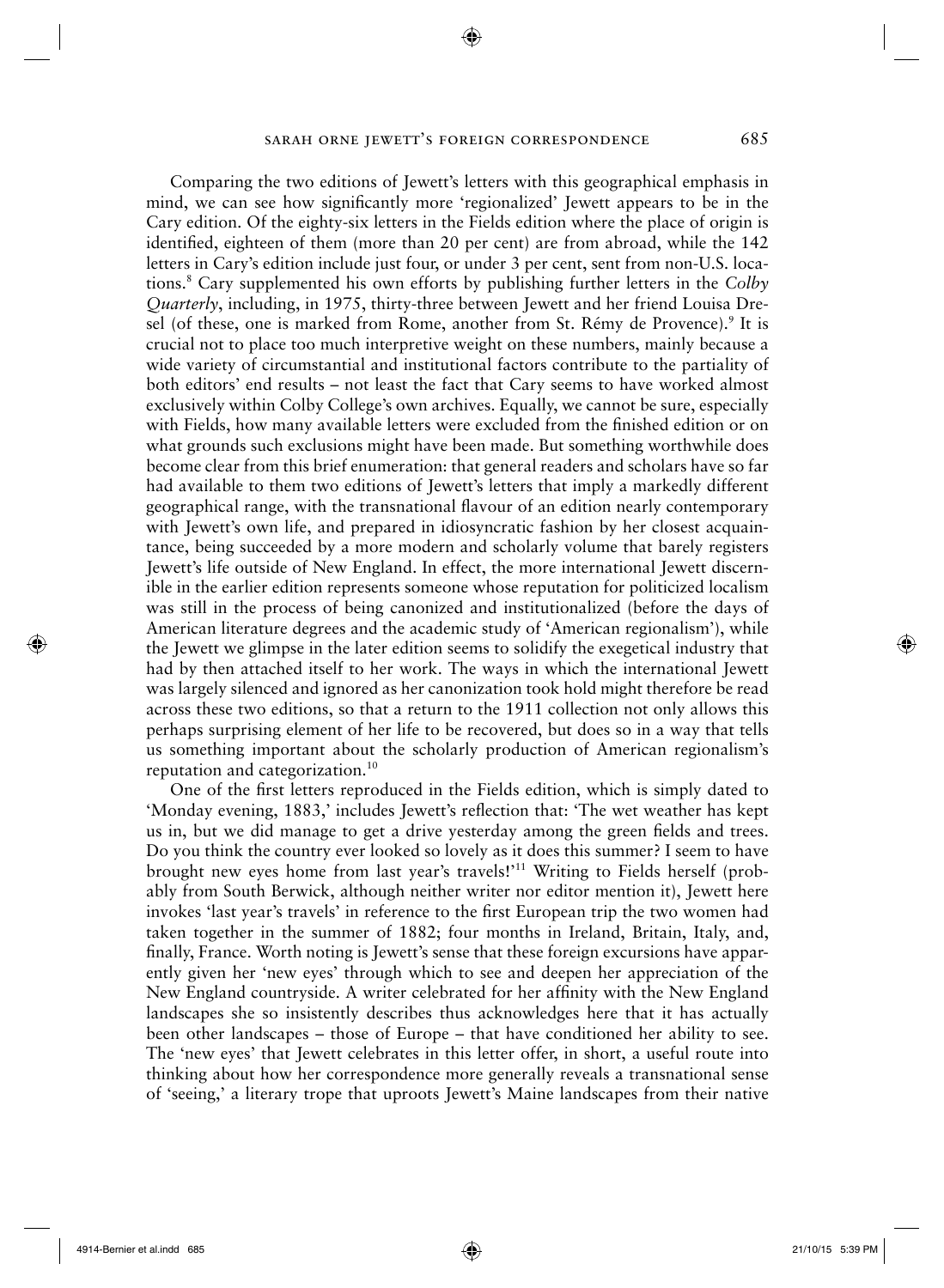◈

ground and makes us aware of how even these most local of sights might be involved in a constantly oscillating relationship with the landscapes Jewett knew and loved on the other side of the Atlantic.

Versions of these transatlantic experiences certainly filtered down into Jewett's fiction in various ways, perhaps most obviously in her collection of short stories published in 1895, *The Life of Nancy*. She had been on another trip to Europe by the time she came to write it – the whole spring and summer of 1892 were spent largely in Italy, France, and England – and whatever new eyes she had gained from her accumulating experiences of foreign places appears to have influenced what a character from the title story 'The Life of Nancy' brings back from his own lengthy excursion to the Old World. In this tale, the wealthy Bostonian Tom Aldis develops an intimate friendship with the eponymous Nancy, and with it an affection for her home village of East Rodney, a few miles outside the city. 'The society and scenery of the little coast town were so simple and definite in their elements that one easily acquired a feeling of citizenship,' Jewett writes. 'Tom had an intimate knowledge, gained from several weeks' residence, with Nancy's whole world.'12 To have gained something like 'citizenship' from just a few weeks' residence seems to echo an intensity of located experience found again and again in Jewett's work, from Helen Denis and Kate Lancaster's vacation in *Deephaven* (1877) to a similarly consuming summer for the nameless narrator of *The Country of the Pointed Firs* (1896). We might wonder, though, where Jewett developed this temporally-condensed qualification for local affiliation; in the familiar communities of New England, or perhaps too in the extended vacations she had taken in Western Europe.

In 'The Life of Nancy' it is indeed to Europe that Jewett sends Tom Aldis, not for a lazy summer but for a new life that takes him away for 'nearly twenty years.'13 When he does return in the story's final part, he at first seems like a predatory developer intent on selling off the coast for exploitation, but his own 'new eyes' end up re-enchanting him as to the value of his native ground: 'I came down meaning to sell my land to a speculator . . . or to a real estate agency which has great possessions along the coast; but I'm very doubtful about doing it, now that I have seen the bay again and this lovely shore. I had no idea it was such a magnificent piece of country.'<sup>14</sup> Although the Europeanized Tom initially appears to have developed a cosmopolitan sneer toward simple rural types, being back amongst the contours of the New England coast reawakens his localist sympathies. The 'return of the native' trope had already been well-used by Jewett, and other regionalists, when 'The Life of Nancy' appeared, but here it is not the usual parable of a former resident arriving back in the honest and restorative rural community from an alienating New York or Boston that forms the geographical arc of the story. Tom is certainly an urbanite with yearnings for rural simplicity, but one whose adult life has been spent in cultured foreign cities rather than within a more confined national sphere. It is these experiences that allow him to see, for the first time, the 'magnificent piece of country' represented by East Rodney. First rehearsed in Jewett's letters as a variety of personal experience that also served as aesthetic conditioning, episodes in her fiction such as this can be read not just as autobiographical sifting but also as an engagement with the expanding range of her 'regional' optic.

Tracing how the international experiences that Jewett describes in her letters find themselves translated into the published work is not just a case of recognizing direct

⊕

⊕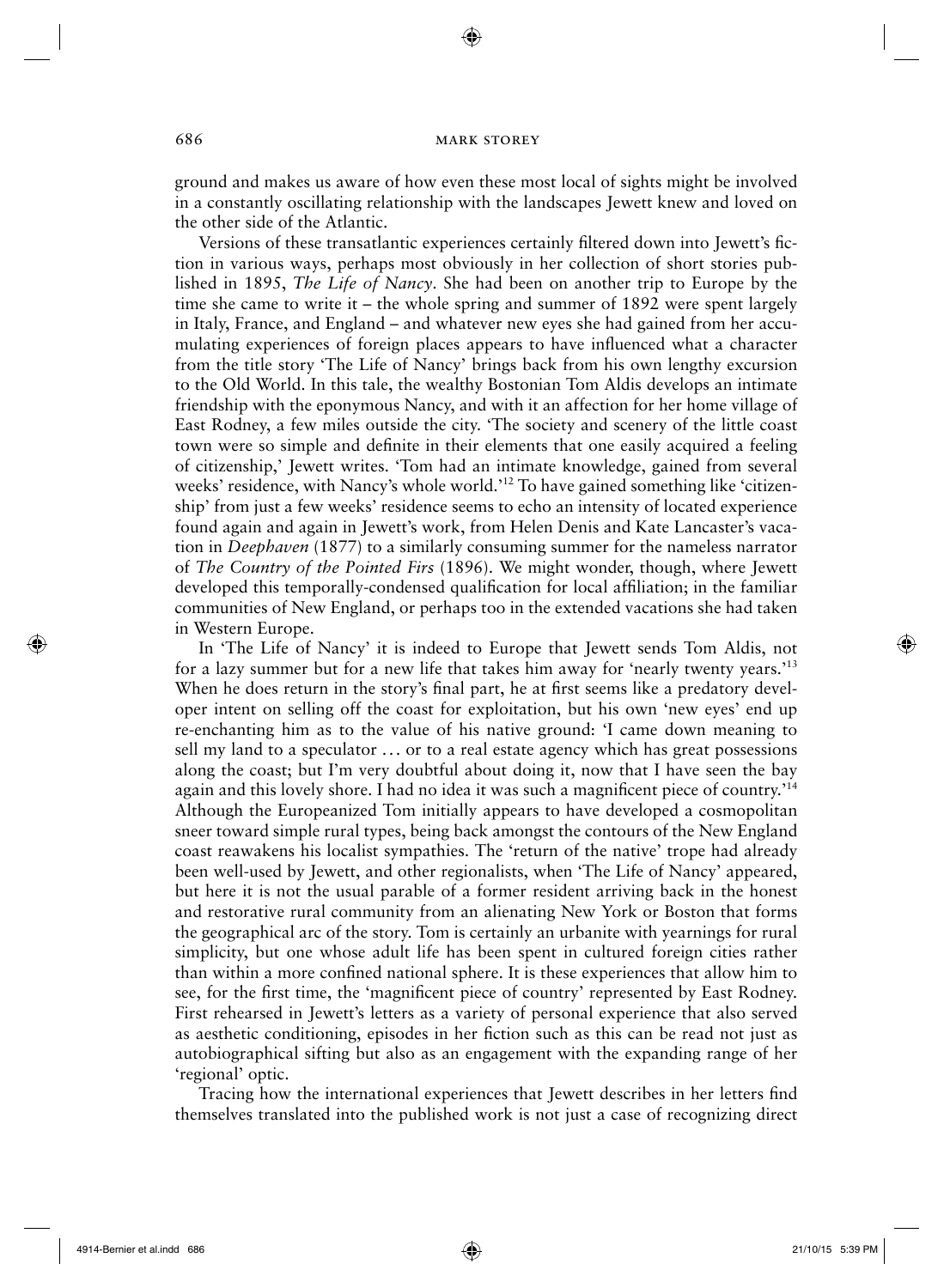◈

allusions or citing references to apparently foreign objects – though, as Bill Brown and several others have demonstrated, Jewett's fictional world is crammed with a transnational material culture; the 'things' brought to New England by the shipping routes of a globalized mercantile economy.15 The substantive and tactile world of Jewett's New England – and in particular, its exhaustively documented topographical details – also seem less specifically local when considered alongside the similar obsession with European landscapes that we find in her foreign correspondence. Indeed, what we find again and again in the Fields collection is a desire to record and report back European experience in terms that emphasize its apparent contiguity with the life of distant Maine. Writing to her friend Alice Howe from Chailly (a village in the countryside southeast of Paris) in July 1892, for example, Jewett details a series of archetypal rural sights – a farmer cutting wheat with a scythe, a vine-covered old house, a pig pen – and declares that 'I feel very much at home, being in truth a country person.'16 The second part of this statement is standard fare in the critical sense of Jewett's life, but for her to insist on feeling 'at home' when she is in France is perhaps not. Nonetheless, the typologies of rural life here translate effortlessly – naturally, as it were – into her French context, so that Jewett's sense of rural-ness, her empathetic connection to a way of life marked by particular agrarian rhythms and forms, disembeds itself from 'the region' to become an emotional and cultural affiliation across geographical space.

This sense of finding home abroad recurs in Jewett's foreign correspondence at numerous times, to the degree that it must have seemed an essential part of her epistolary character as Fields was selecting and editing the letters for publication. Indeed, if Jewett included any lengthy descriptions of the cities she visited on these trips then Fields chose to omit them; the letters that constitute the volume spend considerably more effort in reporting back on rural scenes and village life than they do on the sights of London, Paris, or Rome. Thus, to Sara Norton in April 1898, writing from the 'green fields' and 'brooks' of a pastoral England this time, Jewett finds in a local Devon newspaper reports that a cuckoo has been heard in Brixham, heralding the new spring: it 'sounded homelike, because Brixham is a parish of the town of York next [to] Berwick.'<sup>17</sup> Dwelling amidst the original place names of the Old World means that the names of her New England home return as the colonial echoes that they are, reinforcing the historical relationship that elsewhere in her work – most notably in the essay 'From a Mournful Villager' (1881) – she celebrates as essential to New England identity. This sense of a deeper historical, even ethnographic model of community is not only between Old and New England, however, as Jewett's well-documented fascination with French history attests: she also finds the same sense of homeliness in the genteel residences of rural Europe.<sup>18</sup> The author Marie-Thérèse Blanc was a close friend and frequent host on Jewett's visits to France, and appears often in her foreign letters; over the years Jewett and Fields spent many weeks in Blanc's house in La Ferté sous Jouarre, situated between Paris and Reims.<sup>19</sup> Arriving there in June 1898, Jewett promptly wrote to the artist Sarah Whitman in Massachusetts to say that 'filt is almost like getting home, to find myself here with Madame Blanc at last'; and on the same day, to another correspondent, she again declared that 'I am delighted to be with Madame Blanc, and it is almost like coming home.'20 This emphasis on homeliness (albeit qualified by that 'almost') is important to Jewett and important to her correspondents, but it is also important to Fields: the letters selected for the volume present these foreign trips in a somewhat resistant and self-controlling way, so that the

 $\bigcirc$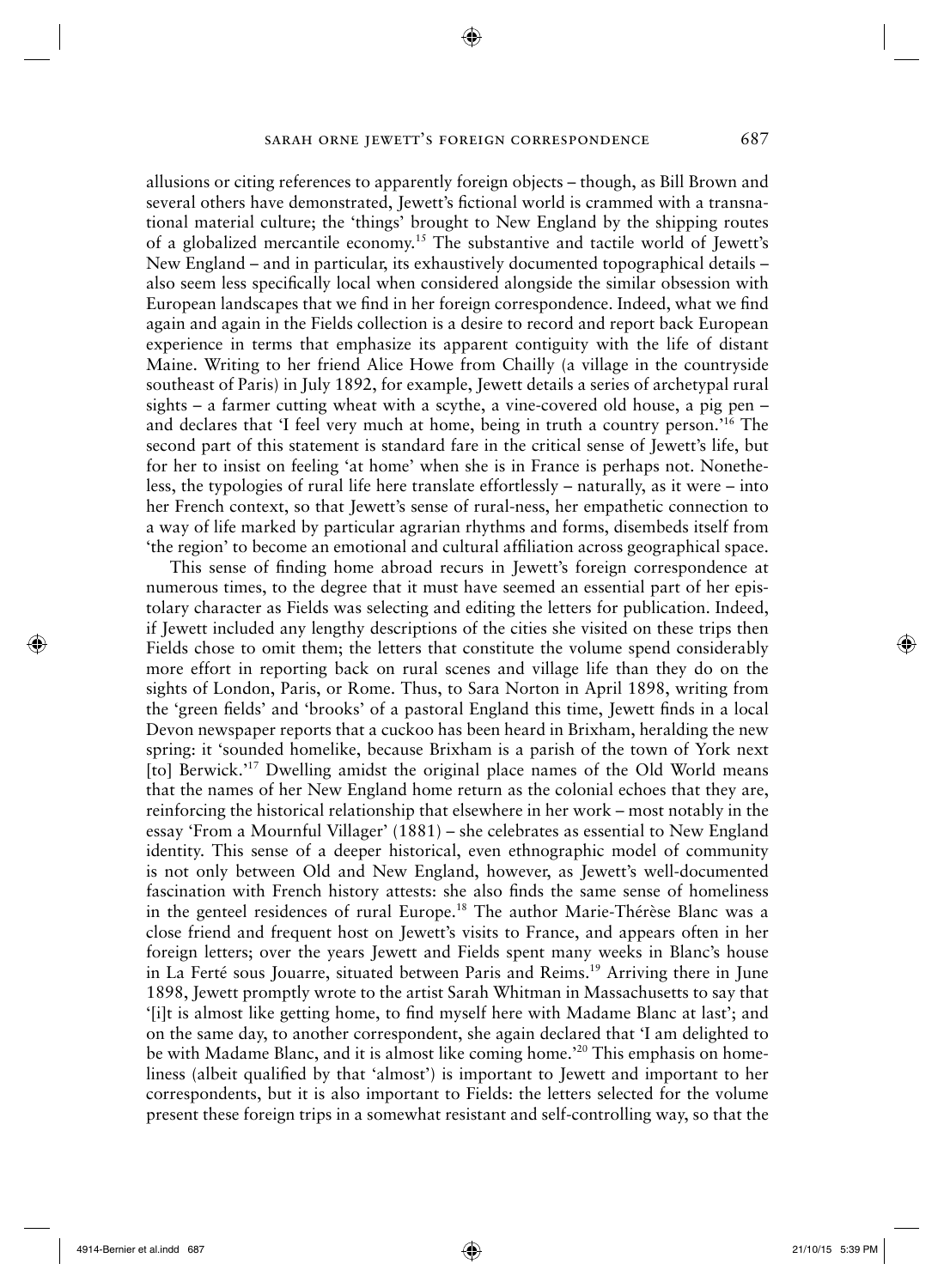◈

experience of Europe seems consoling and intimate rather than provocative or alienating. The comfort Jewett finds abroad is often in affective connections with new and old friends, but it is also clear from the letters that it is in more than this; the sensory familiarity of the rural environment itself feels reassuringly like home.

The letters also point to the way in which Jewett exercised her ability to capture 'local color' whilst away from home, so that the accumulating descriptions of European places and landscapes take on the same literary qualities of attentive miniaturism and aesthetic contemplation that seemed then as much as now to be a hallmark of her New England writing. Indeed, she explicitly tells Louisa Dresel, whilst writing from Aix-les-Bains in southeast France, that her time in Europe has inspired her fiction: 'It is a great temptation to write in this spirit about people you don't know [and]  $\dots$  I find myself beginning to think of new story-people in these days.<sup>21</sup> Jewett finds in her own position as a tourist something akin to the empathetic observers who so often control the narrative point of view of her fiction. In Torcello near Venice in 1892, 'the stone shutters, the . . . greenness, [and] the birds that sing' she describes in a letter to Alice Howe become a way to arrest a specific time and place in exactly the same way critics have argued her regional fiction operates: 'Well, when you wish to give me a happy moment of the sweetest remembrance, just say Torcello, and back I shall fly to it.<sup>222</sup> In the town square of Aix-les-Bains, meanwhile, Jewett 'found my old friends all alive' – meaning 'the funny old peasant women . . . with their brown smiling faces'; and Whitby in Yorkshire (on the 1898 trip again) could easily be one of the Maine coastal villages of Jewett's fiction: 'It is a noble seacoast and a most quaint fishing-town, quite unchanged and unspoiled.<sup>23</sup> Realist attention to caricature and place-specific detail typifies the foreign letters, just as an aesthetic of the sympathetic touristic gaze had become the primary signature of Jewett's fictional literary method. Her attraction to these foreign places is clear, but what the letters also show, not simply in the way they record her activities but in the precise stylistic manner in which these places are depicted, is a strong and growing sense of foreign correspondences: that Jewett found in Europe not only traces of her ethnic ancestry, but also something more simultaneous with the late-nineteenth-century moment, places that represented a continuing (even if always threatened) transatlantic republic of rural life. In this regard, the affiliation Jewett feels with the European countryside speaks of a shared way of life across national borders that at the very least questions any kind of fetishized or nativist American conception of 'region.'

A transnational sense of rural identity can even be found in the texture of landscapes seemingly an ocean apart. From Naples in March 1900, she writes to Sara Norton about the hills of Salerno on the Italian coast. The 'grey fig trees  $\dots$  and the olives' she finds there would seem at first glance quite alien to the pointed firs of Maine, but Jewett sees in them something as 'thick and warm and tufted as one of my own hills of pines.<sup>224</sup> The imaginative connection between life on either side of the Atlantic is, in other words, a reciprocal relationship that turns Europe into familiar terrain at the same time as rendering the American scene in European terms. 'You see what a New England – I may say State of Maine – person now holds the pen!' she declares to Norton, aware that the descriptions of her travels that fill the letters stem from the same aesthetic sensibility  $$ the same writerly imagination – that by 1900 was famous for its deep associations with her home state.<sup>25</sup> The contours of Italian hills, and even their distinct indigenous flora, are transposed through Jewett's pen into details less tied to a specific physical place and more to a quality of association only possible in the literariness of her letter-writing.

⊕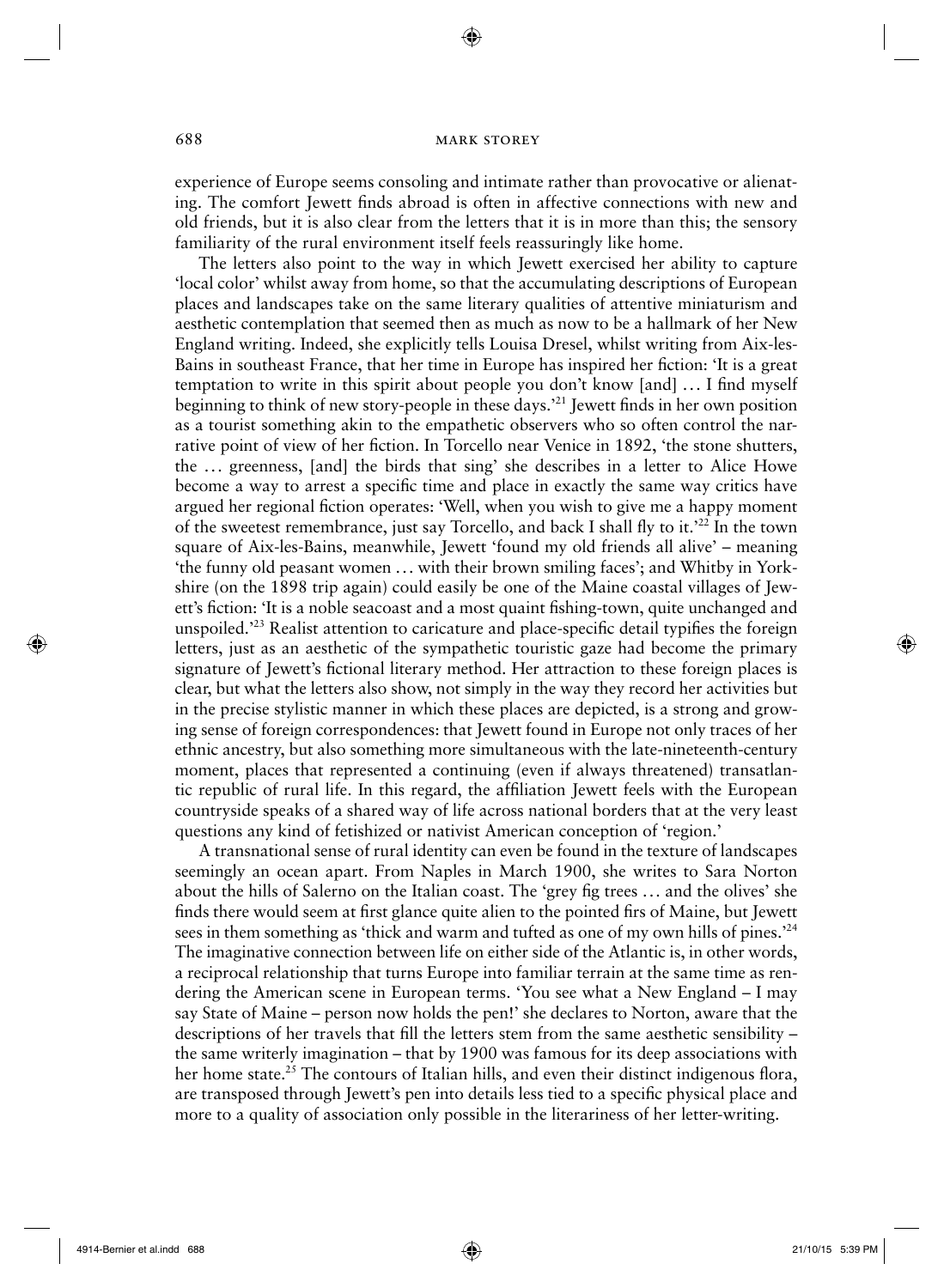◈

Jewett's great passion for plants and gardening means that she repeatedly goes into detail about the flowers she identifies across her European travels, and the letters list, sometimes at great length, the names of the various flora she sees. The deep interest in botanicals displayed by Jewett has been well noted by critics, very often, as Bill Brown discusses, in terms of the 'culture of nature' that attends many of the uses of plants in her stories – usually, as in the case of *The Country of the Pointed Firs*' Mrs. Todd, as herbal medicines.<sup>26</sup> Rather than an interest in natural indigeneity that such attention might suggest, however, Jewett's constant reference to plants in her letters, and concomitantly the detailed way in which she locates her stories within New England landscapes, can be seen to derive from a more open and geographically expansive impulse. Brown traces in *The Country of the Pointed Firs* a use of botanical analogies that equates the acceptance of displaced peoples to displaced plants, so that foreignness achieves a kind of assimilation not unlike the cultivation of flowers and herbs in Mrs. Todd's garden. Typologies in botany lend their reasoning to typologies of human character, so that the narrator's 'recognition of types allows her to see characterological congruities between city and country.'27 Breaking the assumption of regionalism's valorization of local determinism even further, Kaye Wierzbicki has recently argued that the 'metonymic traces' of England found in the plant names 'Canterbury Bells' and 'London Pride' that Jewett explicitly cites in 'From a Mournful Villager' demonstrate that the very material of the American landscape is intimately 'forged by foreignness.'28 The recurring discussion of fenced gardens found here and elsewhere in Jewett's writing, she argues, implies a preference not for the apparent naturalism of 'bioregional authenticity,' but a designed formalism that encourages the cultivation of all kinds of 'foreign' plants within the controlled space of the garden – a space that amounts to 'an inclusion of foreign aesthetics in America.'29

Fields's presentation of Jewett's letters from abroad – if we place them at the center of our consideration and begin to read them as literary texts – thus construct a more international figure than current criticism tends to emphasize, but the connection also extends beyond the touristic into a more fundamental relationship. A pattern of 'foreign correspondence' emerges, suggesting the regional aesthetic that Jewett developed and turned into a profitable authorial identity was honed and developed as much in her European experiences as out of intimacy with her New England locales. But is this to say that Jewett has been a closet cosmopolitan all this time? It would be hard to claim so, especially given the turn to critical historicist readings of her work in the 1990s that sought (often convincingly) to unveil her as a deeply conservative, racist, and even protofascistic defender of ethnic purity.<sup>30</sup> Any number of these readings might be cited – but Sandra Zagarell's damning analysis of *The Country of the Pointed Firs* in a now-classic 1994 essay is exemplary.<sup>31</sup> Focusing on the novel's consistent concern with notions of community, Zagarell compellingly observes that 'it seems to me impossible to understand what "community" in the book is without exploring the racial attitudes, nativism, and exclusionary impulses that inflect [it].'32

While this claim is persuasive, I am less sure about Zagarell's sense that these reactionary attitudes configure Dunnet Landing, the setting for the novel, as 'entirely local, congruent with its particular geography and none other.<sup>33</sup> Such an apparent congruence posits a circumscribed geographical correlative to Jewett's conservatism, conflating her attitudes toward cultural homogeneity and racial purity with an apparent veneration of the uniqueness and coherence of localized identity. 'Given Jewett's beliefs and

 $\bigcirc$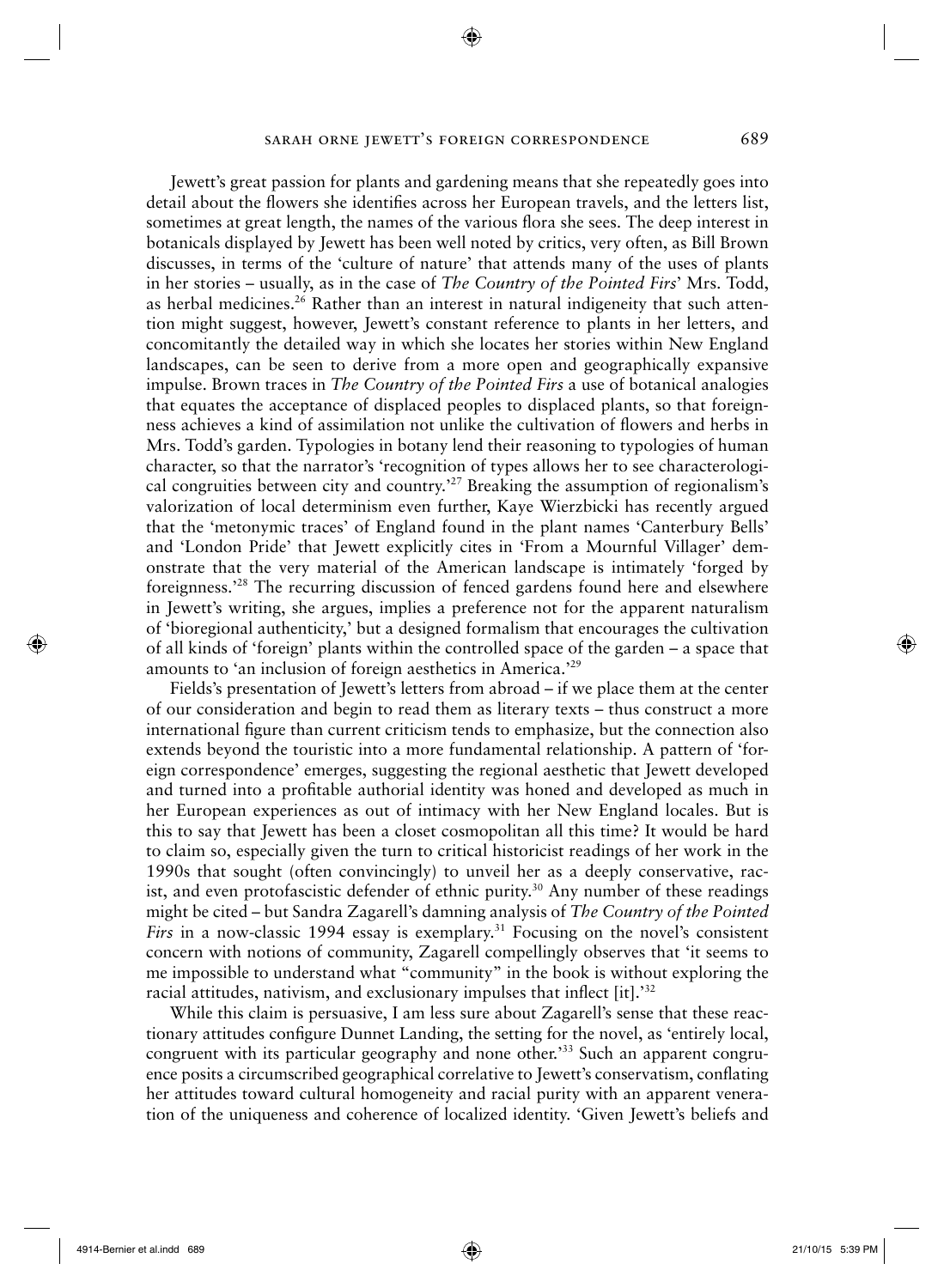⊕

temperament,' Zagarell maintains, 'and her history of having lived much of her life in the coastal Maine village of South Berwick, it is understandable that *Country* features a long-lived, stable, and homogeneous community.<sup>34</sup> If politicized readings of Jewett like Zagarell's were, and still are, important correctives to a persistently nostalgic strain of regionalist criticism that can feel entrenched in a mindset of pastoral antimodernism, however, we can again turn to another sample of Jewett's letters from the Fields edition to demonstrate the importance, aesthetic as well as political, of Jewett's foreign correspondence in the literary construction of her native region. In these letters, written during a two-month trip around the Caribbean in 1896, the 'transatlantic republic of rural life' that can be detected in Jewett's personal correspondence from her time in Europe fades from view and something more politically troubling makes itself clear.

Jewett's 1896 trip to the Caribbean was the first and only time she visited the area, and she seems to have done so in some style: along with Fields and their friend Henry Pierce, Jewett traveled with the writer – and former editor of the *Atlantic Monthly* – Thomas Bailey Aldrich and his wife Lilian aboard their private steam yacht the *Hermione*. 35 In her edition of the letters Fields includes just two missives from this trip, yet they contain some of the most often-quoted material from all of Jewett's correspondence (even if, as Patrick Gleason notes, it is precisely because of their troubling contents that they have tended to be glossed or quoted out of context by some of Jewett's more sympathetic commentators).<sup>36</sup> The first of these letters, addressed to Sarah Whitman on 16 January 1896, was written while the touring party's boat was docked in Nassau in the Bahamas.<sup>37</sup> Jewett initially seems to be offering the same kind of impressionistic 'local color' sketches that fill her European correspondence, but then moves suddenly and bluntly into an idiom of racial caricature:

It is a charming little town along the waterside, with its little square houses with four-sided thatch roofs; and down the side lanes come women carrying things on their heads, firewood and large baskets of grapes, and an idle man-person on a small donkey, and little black darkeys, oh, very black, with outgrown white garments.<sup>38</sup>

Read against the other examples of her international letters, these comments from the Bahamas act in some ways to continue an already familiar anecdotal approach to representing local scenery, but the 'little black darkeys' sound a rather different and uncharacteristic note of pointed racial distinction. Whereas race is unsurprisingly never a part of Jewett's descriptive register when writing home about France or England, here it becomes essential to her writerly sense of scene-setting.

A couple of weeks later, moreover, she wrote again, this time to Louisa Dresel from Kingston in Jamaica, and here the integral relationship between touristic sightseeing and the locals that occupy those sights is even more in evidence:

I find Jamaica a most enchantingly beautiful country ... with its wild marshes and huge flock of flamingos, like all your best red paints spilt on the shining mud ... Then we went to Hayti, which was oh, so funny with its pomp of darkeys. Port au Prince was quite an awful scene of thriftlessness and silly pretense – but one or two little Haytian harbours and the high green coast were most lovely. And then Jamaica, with all its new trees and flowers, and its coolies, Loulie! with their bangles and turbans and strange eyes.<sup>39</sup>

⊕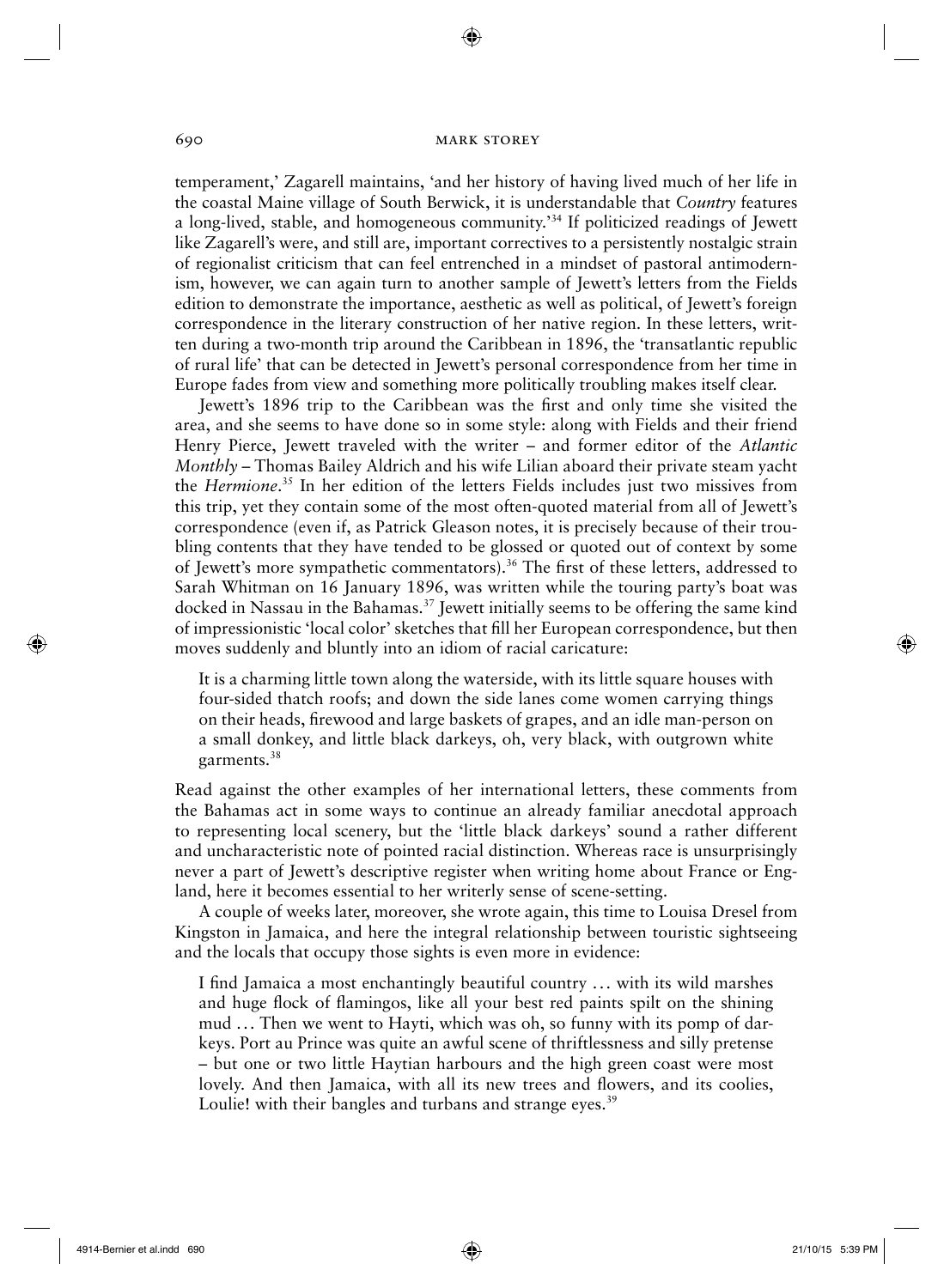◈

These letters together tell an important story about the insidious casualness of Jewett's racism, but they also relate in important ways to the previous and subsequent letters she sent from her travels in Europe. Writing in affectionate terms to Dresel from Jamaica, it is clear there is still much to positively relate in the flora and fauna of Caribbean landscapes, but the minstrelization of those 'darkeys' and the crude wonder at those 'coolies' (Asian laborers brought to Jamaica following the abolition of the slave trade), flatten the non-white population of these places into only another picturesque detail in the literary postcard Jewett is sending home. The affective identification of her European correspondence is replaced here with a more culturally distanced relationship to a part of the world that cannot be incorporated into Jewett's geography of affiliation because its land and its people together constitute only something strangely 'other.'

Such attitudes might well have been naturalized to the point of invisibility on board the *Hermione*. Patrick Gleason points out that Jewett's traveling companions Thomas and Lilian Aldrich were 'fervent nativists and outspoken opponents of immigration,' and Jewett clearly felt that her correspondents back home at least partially inhabited the same mindset.40 What is more, these views are something Fields chose to include as part of her epistolary portrait; our understanding of Jewett's easy way with racial exoticism is only possible because of Fields's own ease, in 1911, with this kind of descriptive register. The Caribbean letters thus hint at a more widespread acceptance of such perspectives among Jewett's circle and her social class – so while they have served to impugn the individual letter-writer in the eyes of later critics, it is also important to acknowledge the cultural context within which such private letters could end up forming part of a public and laudatory edition of a well-known writer's correspondence.

This tendency of the letter-form to ripple out from the private realm is certainly evident in those works Jewett chose to publish in her own lifetime. The trip to the Caribbean took place at a crucial moment in her writing career: the first two parts of *The Country of the Pointed Firs* had been written before she departed, and appeared in the *Atlantic Monthly* in January and March of 1896, during the time Jewett was actually in the Caribbean, but the story was not completed until Jewett had returned to Maine, with two more parts being published in July and September of 1896. The whole book, moreover, was thoroughly revised in the summer of 1896, including the addition of two new concluding chapters, so that Houghton Mifflin could publish it as a single volume later the same year.<sup>41</sup> The trip around the Caribbean, in short, took place in the midst of Jewett writing her most celebrated and most scrutinized work, and this important biographical detail makes it possible to see those Caribbean letters not just as indicative of a worldview that many critics have detected in the later chapters of the book itself, but as pieces of writing that literally put into words the formative experiences she would revisit in more complex terms in her fiction.

Even if we just take the material world of Jewett's fiction as an indication of the global context of its regionalism, for example, there are numerous items of Caribbean origin that litter the book's carefully described interiors, including: 'West Indian curiosities'; a tea-caddy and cups 'brought . . . from the island of Tobago'; and the 'West Indian basket' that the narrator receives as a parting gift from Mrs. Todd in 'A Backward View,' the final chapter added for the later book publication.<sup>42</sup> Picking up on these references, Elizabeth Ammons cites such 'things' (to echo Bill Brown again) as the '[t]races of empire,' and they can indeed be read as the remnants of Dunnet Landing's historical connections to networks of trade and exploitation.<sup>43</sup> But there is

 $\bigcirc$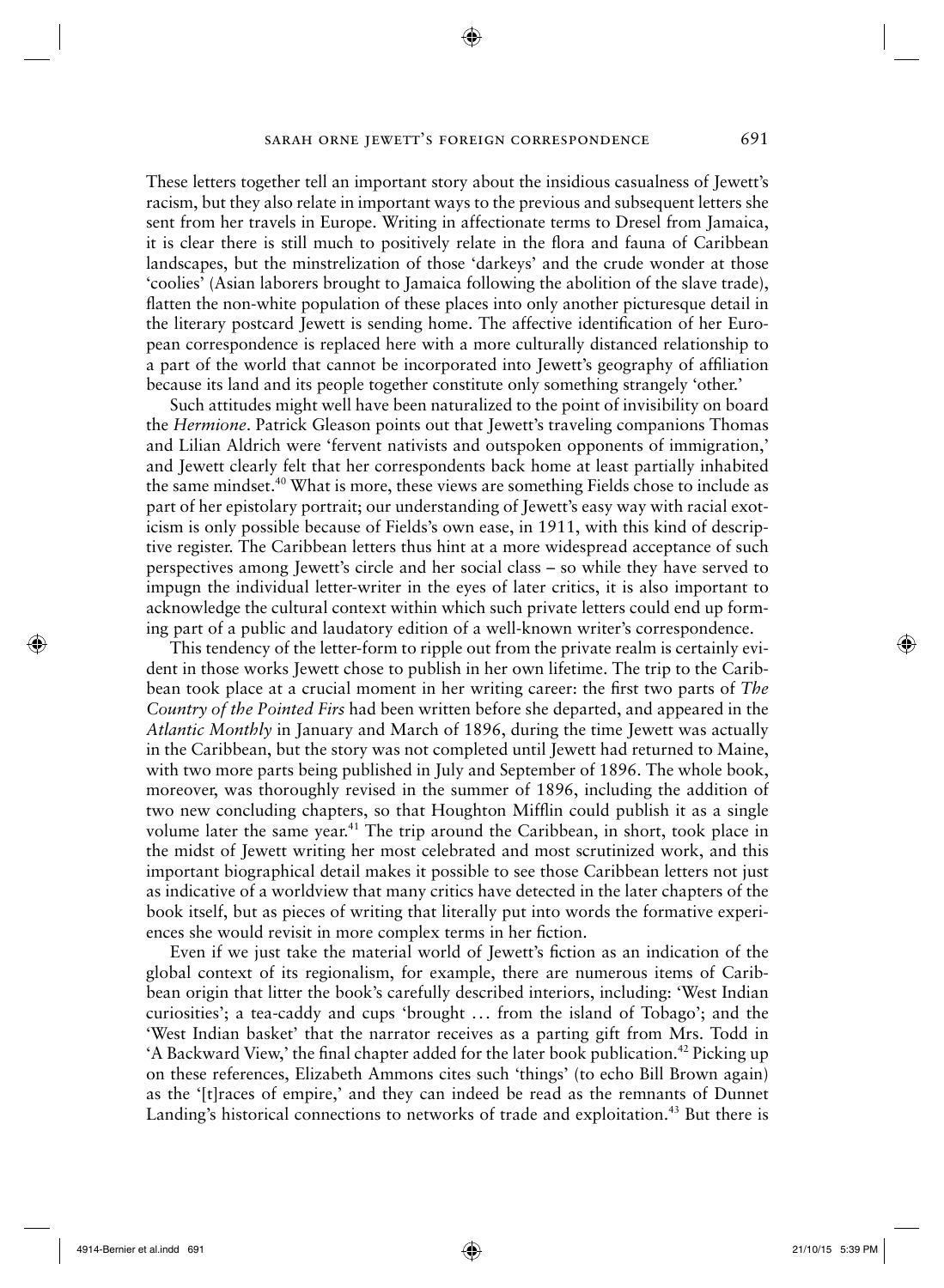◈

also a temporally immediate quality to Jewett's inclusion of these objects, for these souvenirs and trinkets are an objective correlative of the exotic 'bangles and turbans' Jewett details in her letters from the Caribbean. As Patrick Gleason has recently demonstrated, the short Caribbean trip Jewett took in early 1896 seems to have had a disproportionately profound impact on her work, so that by the time she wrote the strange and disquieting short story 'The Foreigner' (1900), one of four that she used to revisit and extend the fictional world described in *Country*, its gothic preoccupation with imperial and racial repression serve to 'bring Jamaica – and the complex maritime interconnections of the Atlantic slave trade – home to Maine.'44 What is less often remarked is that these wider political circuits within Jewett's work, so well elucidated by the critics mentioned here and by many others, can be traced in letters that seem to be not just passive commentaries on her trips abroad but part of an active process of imagining and claiming those places (and their people) through an epistolary aesthetics.

The strain of recent criticism that emphasizes Jewett's nativism and the buried racial priorities of her fiction can tend to reduce her conspicuous focus on community to a crudely articulated veneration of New England localism and its roots in a historically distant white European ancestry. Reading her letters as 'local color' sketches in their own right, however, helps to complicate this critique of her work, because it insists that the connections between Europe and New England – the landscapes, the topography of plants and trees, the very material of the land itself – are an indication of Jewett's transnational bonds of affiliation with a particular kind of rural people, a conception of a 'rural culture' that may well be conservative, and certainly did include a strain of racial prejudice, but that was not necessarily about historical lineages of ethnicity, because it was also something contemporaneous and even aesthetically grounded. In using Jewett as the exemplar of American regionalism, scholars have tended to emphasize the importance of proximity in her work – whether that is the geographical proximity of the 'region,' or the physical proximity of like-minded and sometimes like-gendered people. In this regard, the geographer David Harvey's sense that 'for most people the terrain of sensuous experience and of affective social relations  $\dots$  is locally circumscribed' is quite right, but a similar conception of affective geography in regionalist studies tends to miss the rather different spatial order that tentatively and inchoately emerges, for example, in Jewett's foreign correspondence.<sup>45</sup> In other words, it is possible to track a different conception of affiliation in Jewett's letters, one that is equally alert to emotional and geographical bonds across national borders in the contemporary moment; an affective geography that is non-proximate.

Conversely, however, Jewett's letters also help to nuance a different critical account of American regionalism, one which shifts from seeing regionalism as an inwardlooking and wholly localized form to one that sees the region as imbricated in all kinds of globalized networks and exchanges. Very often this shift has been used to articulate a politics of space at work in the notion of transnationalism, as if affiliations which transcend or supersede or in some way negate the 'national' are always already progressive, cosmopolitan, and able to neutralize the iniquitous logics of American nation-building. These more positive accounts of the cultural work of regionalism might well look again at the version of transnationalism that finds voice in Jewett's foreign letters. What can be found there is an affective geography which does indeed circumvent the political entity of 'the nation,' but often only because it is on its way

⊕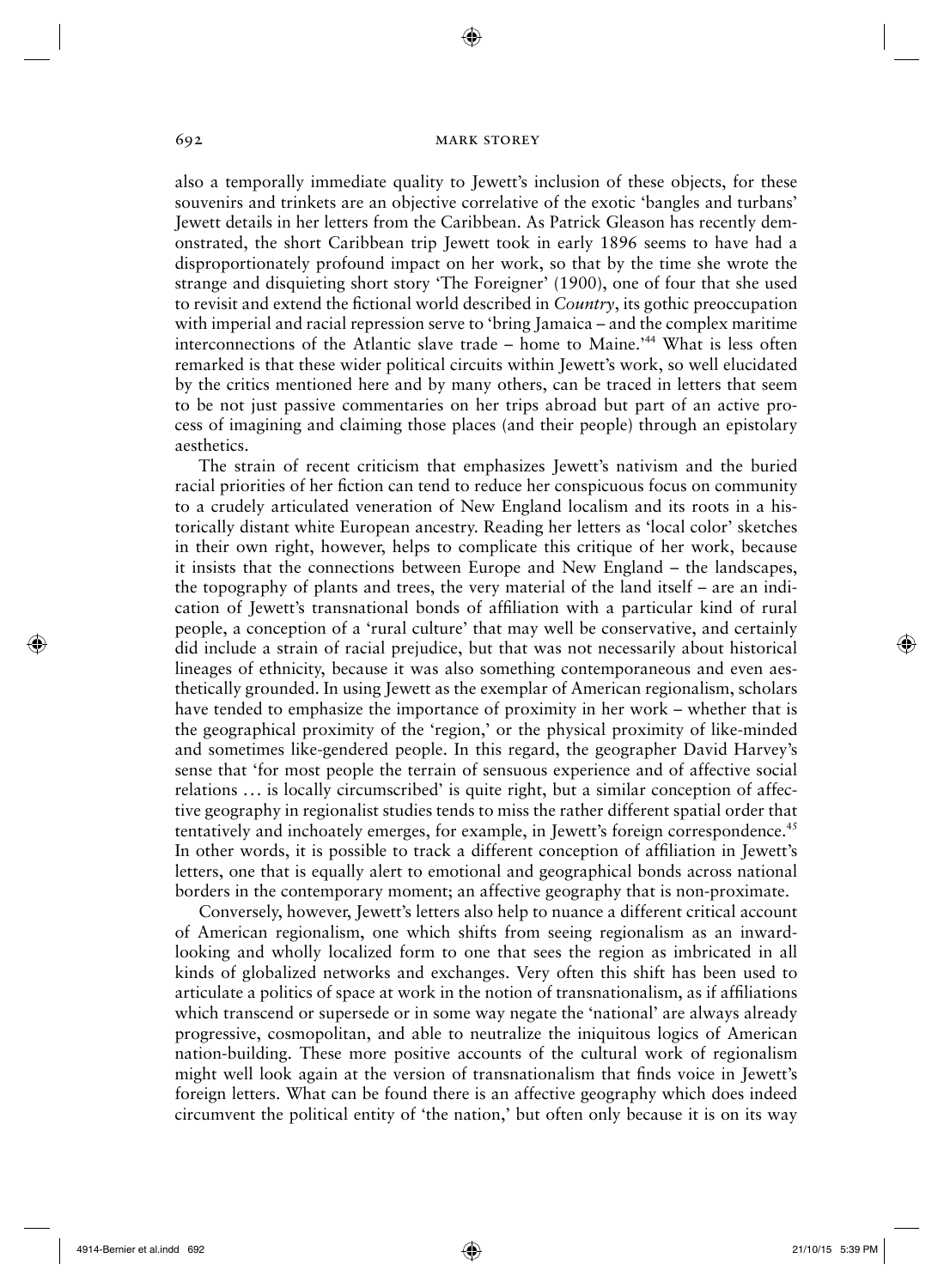◈

to potentially more exclusionary, reactionary, and dangerous fantasies of cultural and racial alliance. These are conjectural points, and ones that these few letters cannot convey in themselves, but they do begin to suggest that the aesthetics of Jewett's private epistolary writing might usefully be read with the same critical attention that her published fiction continues to be afforded.

# Acknowledgments

I would like to thank Terry Heller for his help in the initial stages of research for this chapter.

# **Notes**

- 1. Janet Gurkin Altman sees the 'particularity of the I–you' relationship, what she calls 'pronominal relativity,' as one of the central characteristics of epistolary discourse – something that must necessarily be inferred or interpreted by an outside reader if both sides of the correspondence are not present (*Epistolarity*, 117).
- 2. Fields, 'Preface,' 4.
- 3. Cary, 'Introduction,' 15.
- 4. Ibid. 13; Brodhead, *Cultures of Letters*, 176.
- 5. See Bell, 'Chronology,' 920.
- 6. Matthiessen, *Sarah Orne Jewett*, 1.
- 7. See Blanchard, *Sarah Orne Jewett*, 140.
- 8. My point is to emphasize the image of Jewett we have got from her published texts, but it is worth reiterating that her collected letters represent only a fraction of those that have survived. Supplementary material has been published through the years, much of it now digitally reproduced by the Sarah Orne Jewett Text Project (see 'Letters and Diaries of Sarah Orne Jewett'). But as Stoddart notes, this leaves around 2,000 letters, spread across sixty-three locations, still unpublished (see 'Selected Letters,' 2).
- 9. See Jewett, 'Jewett to Dresel.'
- 10. Hence my decision in what follows to cite Jewett's letters as they appear in the Fields edition.
- 11. Jewett, Letter to Annie Fields, 1883, in *Letters of Sarah Orne Jewett*, 18.
- 12. Jewett, 'The Life of Nancy,' 11.
- 13. Ibid. 34.

⊕

- 14. Ibid. 36.
- 15. See Brown, 'Regional Artifacts.'
- 16. Jewett, Letter to Mrs. George D. Howe, 9 July 1892, in *Letters of Sarah Orne Jewett*, 92.
- 17. Jewett, Letter to Sara Norton, 19 April 1898, in ibid. 136.
- 18. Jewett had a lasting interest in the European roots of New England, articulated nowhere more strikingly than in her history book for young readers, *The Story of the Normans* (1887). She ends this volume with an assertion of a shared origin point for certain Atlantic families that is at once a statement of ethnic purity and a recognition of a shared topographical environment: 'Among the red roofs and gray walls of the Norman towns, or the faint, bright colors of its country landscapes, among the green hedgerows and golden wheat-fields of England, the same flowers grow in more luxuriant fashion, but old Norway and Denmark sent out the seed that has flourished in richer soil. To-day the Northman, the Norman, and the Englishman, and a young nation on this western shore of the Atlantic are all kindred who, possessing a rich inheritance, should own the closest of kindred ties' (366).
- 19. Jewett had translated Blanc's essay 'Family Life in America,' originally published in France in 1895, for *The Forum* in 1896. See Ammons, *Confl icting Stories*, 46.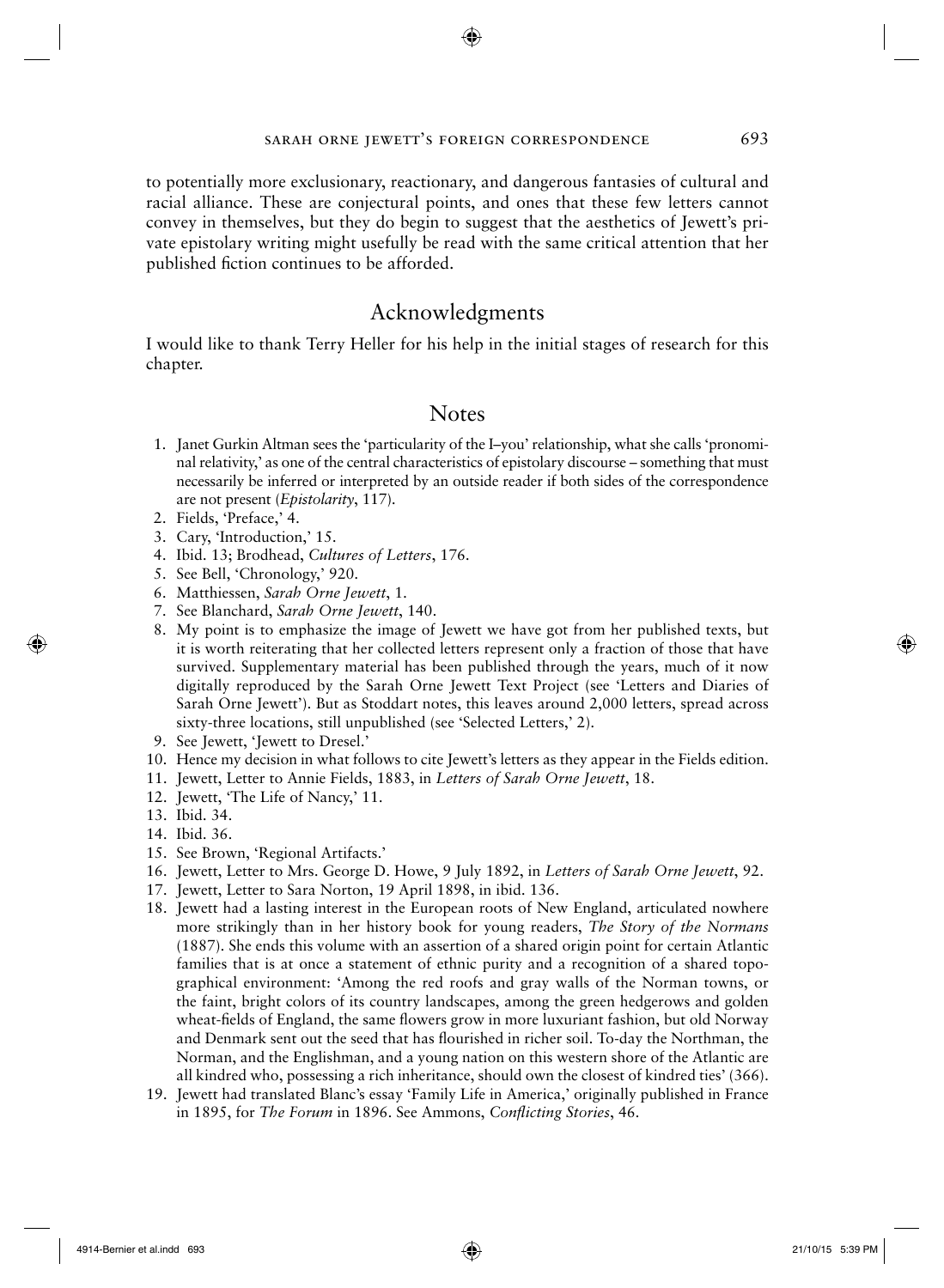◈

- 20. Jewett, Letter to Sarah Whitman, 6 June 1898, in *Letters of Sarah Orne Jewett*, 143; Jewett, Letter to Sara Norton, 6 June 1898, in ibid. 146.
- 21. Jewett, Letter to Louisa Dresel, 14 June 1898, in ibid. 154.
- 22. Jewett, Letter to Mrs. George D. Howe, 1892, in ibid. 100.
- 23. Jewett, Letter to Sarah Whitman, 6 June 1898, in ibid. 144; Jewett, Letter to Sarah Whitman, 11 September 1898, in ibid. 159.
- 24. Jewett, Letter to Sara Norton, 18 March 1900, in ibid. 170.
- 25. Ibid. 171.
- 26. Brown, 'Regional Artifacts,' 201.
- 27. Ibid. 204.
- 28. Wierzbicki, 'The Formal and the Foreign,' 74.
- 29. Ibid. 77.
- 30. The accusation of 'protofascism,' a source of much discussion among Jewett scholars, is to be found in Ammons, 'Material Culture,' 96.
- 31. As well as the above see, for instance, Shannon, 'The Country of Our Friendship,' and Schrag, "Whiteness" as Loss.'
- 32. Zagarell, '*Country*'s Portrayal of Community,' 40.
- 33. Ibid. 44.
- 34. Ibid. 43.

 $\textcolor{blue}{\textcircled{\star}}$ 

- 35. See Blanchard, *Sarah Orne Jewett*, 301.
- 36. See Gleason, 'Sarah Orne Jewett's "The Foreigner",' 28.
- 37. It is indicatively idiosyncratic of Fields that she wrongly labels both of the Caribbean letters as having been written in 1899. Biographers all agree that the trip actually took place in 1896, so I amend Fields by using the correct date here.
- 38. Jewett, Letter to Sarah Whitman, 16 January 1896, in *Letters of Sarah Orne Jewett*, 161.
- 39. Jewett, Letter to Louisa Dresel, 30 January 1896, in ibid. 163.
- 40. See Gleason, 'Sarah Orne Jewett's "The Foreigner",' 27.
- 41. See Homestead and Heller, 'Unpublished Chapter,' 336.
- 42. Jewett, *The Country of the Pointed Firs*, 384, 418, 485.
- 43. Ammons, 'Material Culture,' 92.
- 44. Gleason, 'Sarah Orne Jewett's "The Foreigner",' 24.
- 45. Harvey, *Spaces of Hope*, 85.

# Works Cited

Altman, J. G. (1982), *Epistolarity: Approaches to a Form*, Columbus: Ohio State University Press.

- Ammons, E. (1992), *Conflicting Stories: American Women Writers at the Turn into the Twentieth Century*, New York: Oxford University Press.
- Ammons, E. (1994), 'Material Culture, Empire, and Jewett's *Country of the Pointed Firs*,' in J. Howard (ed.), *New Essays on 'The Country of the Pointed Firs'*, New York: Cambridge University Press, 81–99.
- Bell, M. D. (1994), 'Chronology,' in S. O. Jewett, *Novels and Stories*, ed. M. D. Bell, New York: Library of America, 915–30.
- Blanchard, P. (1994), *Sarah Orne Jewett: Her World and Her Work*, Reading, MA: Addison-Wesley Publishing Company.

Brodhead, R.H. (1993), *Cultures of Letters: Scenes of Reading and Writing in Nineteenth-Century America*, Chicago: University of Chicago Press.

Brown, B. (2002), 'Regional Artifacts (The Life of Things in the Work of Sarah Orne Jewett),' *American Literary History*, 14: 195–226.

⊕